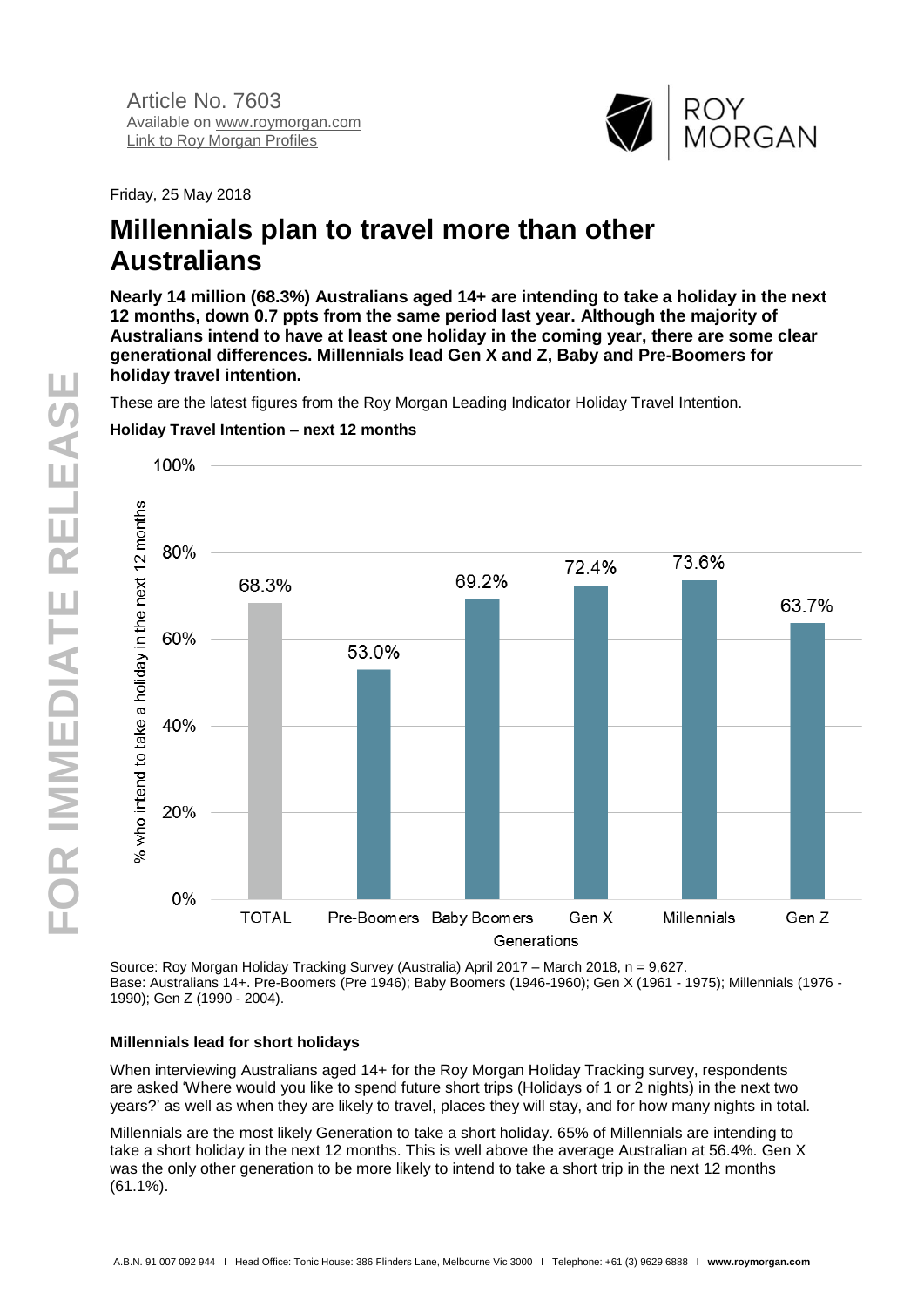For long trip intention, Gen X and Baby Boomers lead for intention to take a long trip in the next 12 months (of 3 nights or more). While Millennials are just over the average for intention, they aren 't travelling as much as Gen X and Baby Boomers who make up a large portion of long trip intenders.

#### **Holiday Travel Intention : Short vs Long Trips – next 12 months**



Source: Roy Morgan Holiday Tracking Survey (Australia) April 2017 – March 2018, n = 9,627 . Base: Australians 14+. Pre-Boomers (Pre 1946); Baby Boomers (1946-1960); Gen X (1961 - 1975); Millennials (1976 -1990); Gen Z (1990 - 2004) .

## **Michele Levine, CEO, Roy Morgan, says :**

*"Looking forward to your holidays is one of life's great joys (and motivators). While Baby Boomers and Gen X can likely afford to take longer holidays with kids grown up and out of the house and gearing toward retirement, the more career focused Millennials are living life fast and looking for that quick getaway.*

*'With over 90% of Australians intending to make their next short holiday a domestic one, tourism bodies will need to ensure that they can cater to Millennials who will make up a large portion of these domestic travellers.*

*"The [Holiday Travel Intention Report](http://www.roymorganonlinestore.com/Browse/Australia/Travel-and-Tourism/Holiday-Intention-Reports/Roy-Morgan-Leading-Indicator-Report-Holiday-Travel.aspx) provides information on overall next holiday or leisure trip intention in the next 12 months as well as whether the next holiday/leisure trip in the next 12 months will be overseas or domestic. Information on next short holiday intention and next long* 

*holiday intention is also provided. "Holiday intention is a lead indicator that can assist domestic and offshore destination marketers understand and plan for the future. This forward vision is in contrast to most tourism statistics that give a 'rear -view mirror' on the past. "*

**To learn more about Roy Morgan's tourism and travel data, call**  (**+61) (3) 9224 5309 or email [askroymorgan@roymorgan.com](mailto:askroymorgan@roymorgan.com) .**

**Please click on this link to the [Roy Morgan Online Store](http://www.roymorganonlinestore.com/) .**